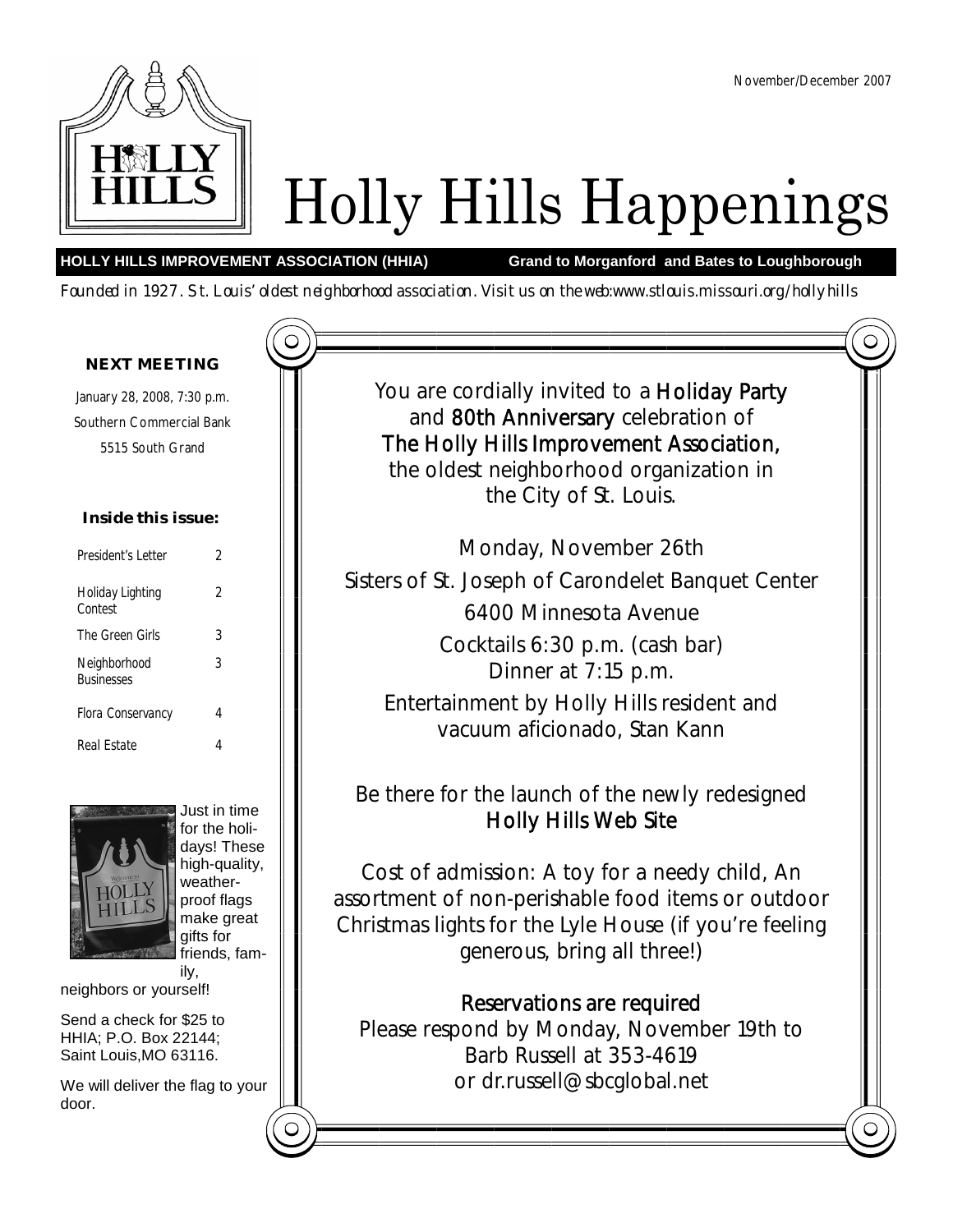# **A message from the president...**

### Greetings!

It is an exciting time for HHIA, celebrating our 80th anniversary as a neighborhood organization, the oldest in St. Louis. As you can see from the invitation, we plan to give something back to the community through our price of admission for the dinner.

For those of you who have not been a member or familiar with our association, we are here to make the neighborhood a better place. We are lucky to have Fred Wessels and Matt Villa as our Aldermen. They attend our meeting at Southern Commercial Bank on South Grand every other month faithfully and fill us in on the comings and goings at City Hall. Tom Villa, our State Representative, lives in the neighborhood and lets us know what is happening on a state level. Our two Neighborhood Stabilization Officers, Brian Kolde and Kathy Savage, and our district police rep, Tom Bottini, give reports on specific incidents about which we should be aware. We usually have a guest speaker to make the meeting even more informative.

It is very easy to become a member of HHIA - there is a form in this newsletter for you to fill out and send in with a check. Please consider joining us in our efforts to continue the goal of those first dedicated Holly Hills residents who simply wanted to make the neighborhood a great place to live.

# *Dee McAliney*

# **Numbers to Know!**

| Anonymous Drug, Gang, Homicide Police Line241-COPS     |  |
|--------------------------------------------------------|--|
| Neighborhood Stabilization Officers (NSO) 772-3484     |  |
|                                                        |  |
|                                                        |  |
|                                                        |  |
| Alderman Matt Villa 11th Ward  351-9896                |  |
|                                                        |  |
| Alderman Fred Wessels 13th Ward  589-6836              |  |
| State Representative Tom Villa 108th District 352-2084 |  |
| State Senator Harry Kennedy 1st District  481-5857     |  |
|                                                        |  |

# Holiday Lighting Contest

Pull out those Christmas lights and make a splash and flash of color on your home and in your yard! Let's light up Holly Hills like it's never been done before in celebration of our 80th year as one of the best neighborhoods in St. Louis! We have three categories this year which will be judged on or before December 20th. Prizes will be awarded for Most Creative Design, Best Traditional Display and the Spirit of Christmas Award. We've had some great designs in the past, let's see if we can outdo ourselves! Good luck and happy lighting!

Also, if you have any unwanted or unused Christmas decorating items like lights, wreaths, trees, etc. please consider donating them for the Lyle House. We are planning on decorating it this year and could sure use your help. You can drop them off on the front porch of the President, Dee McAliney, at 3922 Dover Place. Thank you so much!

The Holly Hills Improvement Association (HHIA) was formed on September 10, 1927. Since its inception, HHIA has worked to promote the well being of Holly Hills and its residents.

For more information or to become a member of HHIA contact us at (314) 569-5708l or hollyhil@stlouis.missouri.org

| Dee McAliney       | Н      | President                  |
|--------------------|--------|----------------------------|
| Paul Sager         | Α      | Vice President             |
| Daniel Haag        |        | Immediate Past President   |
| Victoria Chechik   | B<br>Ω | Past President             |
| <b>Beth Murphy</b> | Ą<br>R | Treasurer                  |
| Anne Borgmeyer     | D      | <b>Recording Secretary</b> |
| Tara Ohler-Jenney  | M      | <b>Financial Secretary</b> |
| Mary Lopinot       | E<br>M | Member at large            |
| Stacy Ross         | B<br>E | Member at large            |
| Barbara Russell    | R      | Member at large            |
|                    | S      |                            |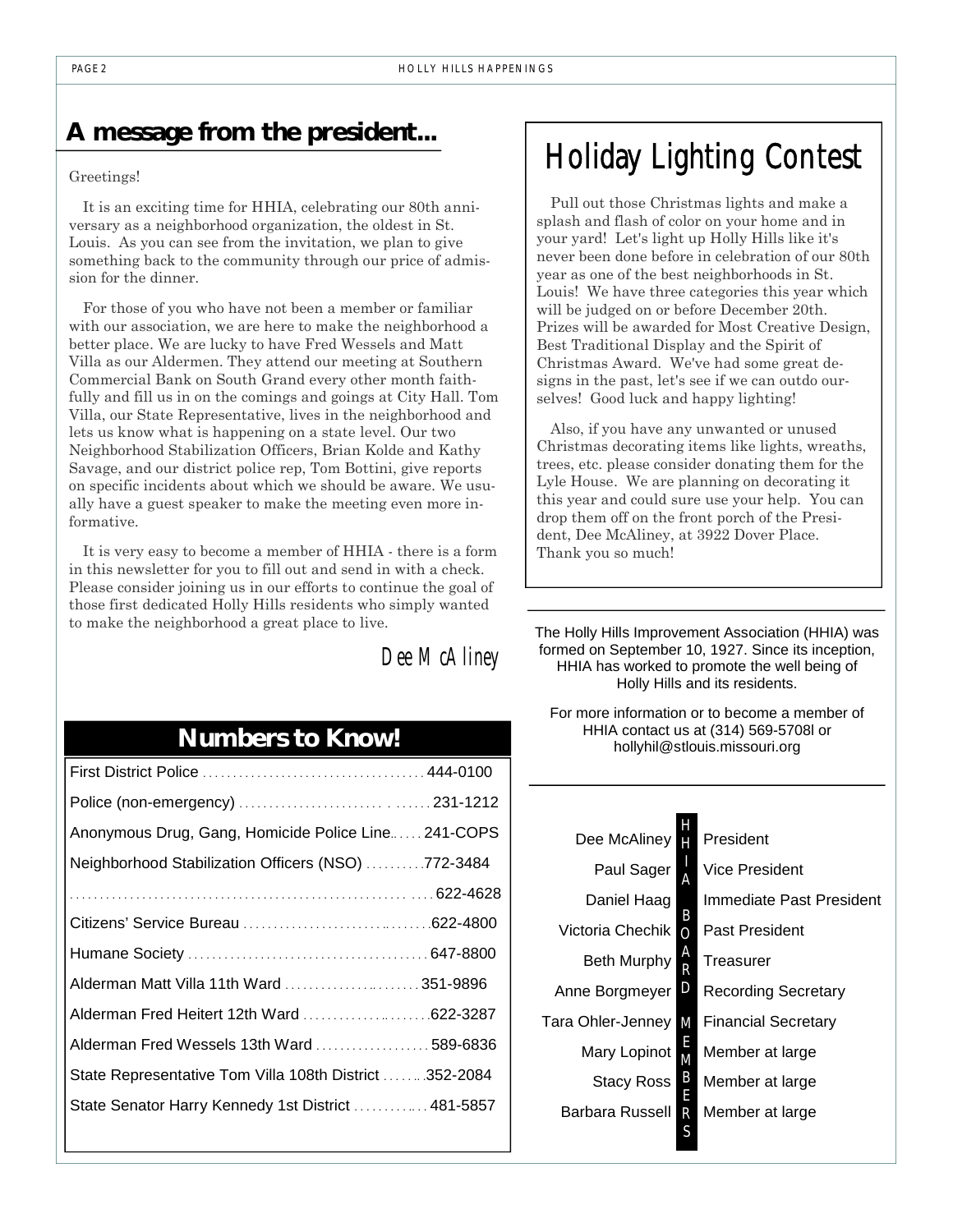### **Community makes Garden a success**

The first season for the Holly Hills Community Garden is coming to a close. The garden, at the corner of Bates and Arendes was a huge success, and there are plans for expansion in the 2008 season including getting another funding grant, building more beds, planting low canopy trees and erecting a permanent sign. Stacy Ross and Tara Ohler-Jenney

This summer a generous neighbor allowed gardeners to attach a hose to his water faucet, but the garden planners intend to get bids for a plumber to install a water tap by next year.

The garden first started to grow when Holly Hills resident and unofficial neighborhood gardener, Tim Bolt, secured the lease for the lot with assistance from Alderman Fred Wessels. Another Holly Hills resident, Mark Groth, worked with Gateway Greening, the outreach arm of the Missouri Botanical Garden, to get funding. Gardeners paid \$25 per raised bed for the chance to grow their very own plot of vegetables, herbs and flowers in the middle of the City. HHIA donated enough money to build two more beds and purchase a storage shed.

> In March, Tim and Mark directed about 25 Holly Hills residents adults and children alike - who helped clear the lot of debris and build raised beds.

Even in its first year, the Holly Hills Com-

munity Garden did great things for the neighborhood. It not only beautified a formerly vacant lot, but it created a greater sense of community among neighbors, who worked together in many different ways to make a lasting positive change.

A big thanks to all those involved in creating the Holly Hills Community Garden, to all the gardener participants and especially to Tim Bolt for maintaining the common areas of the garden and the neighborhood flower beds.

As the 2008 season approaches, stay tuned to Holly Hills Happenings for information on how you can become a gardener in the City.

The weather is turning colder and the taste of fresh tomatoes is just a memory. But before you go into withdrawal, consider these sources of local food products:

- **Local Harvest Grocery**, located at 3148 Morgan Ford Road, specializes in locally raised and produced foods.
- **The Maplewood Farmers' Market Winter** Pantry is held once a month on a Saturday at the Schlafly's Bottleworks in Maplewood at 7260 Southwest Avenue. This indoor market features a wide variety of local farmers and food producers.
- **St Louis Community Farmers' Market** will be held the second Saturday of each month at St. John's Episcopal Church at 3664 Arsenal St from 8:30am to Noon and will feature an assortment of local food producers and artisans.
- **Soulard Farmer's Market** is open year round, Wednesday through Saturday from 7 a.m. to 5 p.m.

### Neighborhood Businesses

**Apollonia Mediterranean House**  6836 Gravois - Open 7 days Delicious Greek food and drink

**State Farm Insurance** Jake Schillinger 5229 South Grand - 832-2820

**Mel's Service** - Mike Schwent Complete Auto Care - 481-4828 Wilmington and Coronado

**Tom Roth** - Bank Star 750-1651 All types of loans and refinancing

**Tara Ohler** - Attorney P.O. Box 22114, St. Louis, MO 63116 583.6784

**Schaller Realty** 832-6100 **Premier Realtors** - Annie Bullerdieck 241-0008 or 540-4495

**Coldwell Banker - Gundaker**  Susan Ronshausen 351-6005 or 614-0578

**ReMax Results** - Paul Sager 781-7777 HHIA Board Vice President

**ADT Security Services** - Robert Haefner Residential Specialist - 581-0183

> **Arbonne International** - Jennifer Haefner 752-5018 Beauty and wellness products

**Andrew LaBeaume, CPA** - 259-1136 Tax returns and business accounting

**Fuller Brush Company** - 832-3515 Anna Marie Baldwin Specializing in home products

**The City Mouse** - Dee McAliney Residential painting and paperhanging - Free estimates 550-5571

If you would like to have your business listed, all it takes is a paid annual HHIA membership of \$25.00. See form in this newsletter.